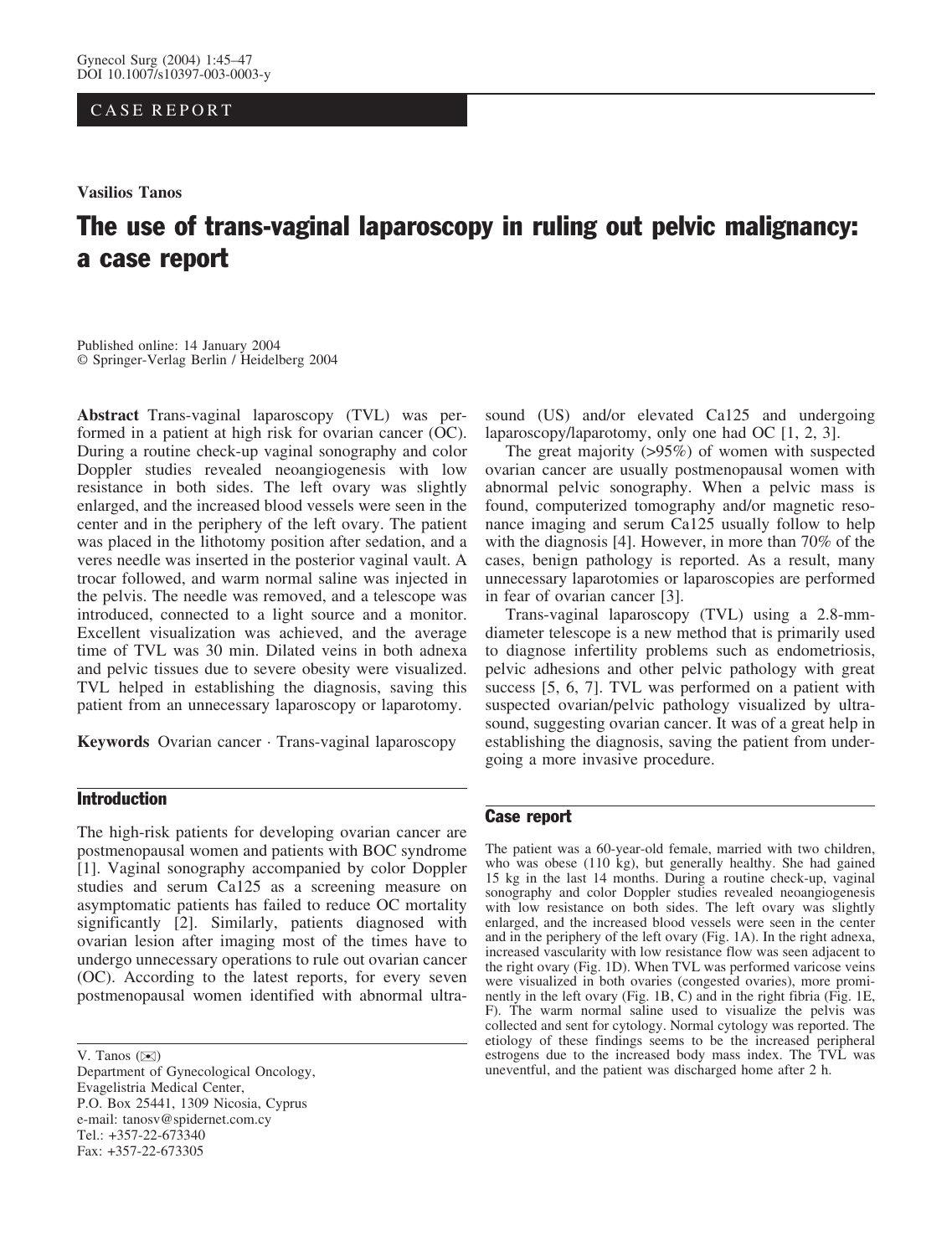Fig. 1 A patient with bilateral adnexal neoangiogenesis. A Left ovary with low resistance blood flow. B, C Arrows show the varicose veins formed on the left ovary. D Right ovary with low resistance flow on its top, which the TVL eventually shows as the right fibria covered with varicose veins. E Panoramic view of the right saplings fibria. F Close-up view of the right fibria. Arrows show the distended veins



## **Discussion**

The anatomical position of the ovaries and the delayed onset of symptoms in ovarian cancer are the main reasons for the high mortality rate. The application of vaginal sonography alone or in combination with Ca125 does not seem to reduce the OC mortality rate significantly, while it increases the number of unnecessary laparoscopies/ laparotomies [2, 3]. Hence, the need for a better method of detection of OC at an early stage is necessary. At this stage, the application of an OC detection screening program looks remote. Studies have shown that the application of vaginal sonography and Ca125 serum levels is more efficient for this special group of patients [2], but, again, in order to establish the diagnosis at least with a biopsy implies an invasive procedure with anesthesia with a substantial financial cost and psychological distress for the patient.

Imaging procedures like 3D-ultrasound, color Doppler studies, computerized tomography scanning or magnetic resonance imaging give excellent resolution and are very helpful in identifying an ovarian lesion. However, for the final diagnosis an open biopsy is still necessary. Recently, the fractal dimensions of outlines of sonographically depicted solid components in 160 ovarian tumors were measured using a box-counting method. This study showed that the surface of solid components in cystic epithelial ovarian cancers has a fractal structure and may require different treatment strategies [8]. Of course, there is still the question whether ovarian cancer initiates from the ovarian core or from the surface. The two basic theories generally accepted by the majority of gynecologists worldwide are: (1) the theory of "incessant ovulation," i.e., the switching on and off of cell growth inducing the potential of uncontrolled growth [9] and (2)

the theory of "ovulatory age," the more ovulations the greater the risk of developing ovarian cancer [10]. Both theories support the fact that OC initiates from the ovarian cortex surface. The chance to depict ovarian lesions at a very early stage, before even stage I, by imaging techniques has not been tried because it seems unrealistic.

Recently, Leeper et al. reported an increased frequency of occult ovarian carcinomas after prophylactic oophorectomy specimens in high-risk women and concluded that (1) the fallopian tubes and the ovaries should be entirely submitted for histopathological serial sections and (2) that laparoscopy and laparotomy are the surgical modalities of choice to allow inspection of the peritoneal surfaces at the time of prophylactic oophorectomy and collection of fluid for cytologic evaluation [11].

Under these circumstances TVL seems to be an attractive method for examining the adnexae, but also the whole pelvis of women at high risk of OC. In TVL the tissues inspected are floating in normal saline, providing better and more accurate visualization since pelvic lesions can be demonstrated that could not be identified by laparoscopy or laparotomy. Brosens et al. in 2001 reported the diagnosis of micro, filmy adhesions and endometriosis foci within the fallopian tubes and the ovaries that could not be diagnosed by laparoscopy [5].

The problem of spreading the disease after biopsy of a lesion suspected of OC during TVL is of primary importance. However, frozen section or a switch to laparotomy in these cases can be an option. In this case report we can conclude that the method of trans-vaginal laparoscopy enabled direct visualization of the ovaries and pelvis, whereby the cytology obtained excluded pelvic/ovarian malignancies.